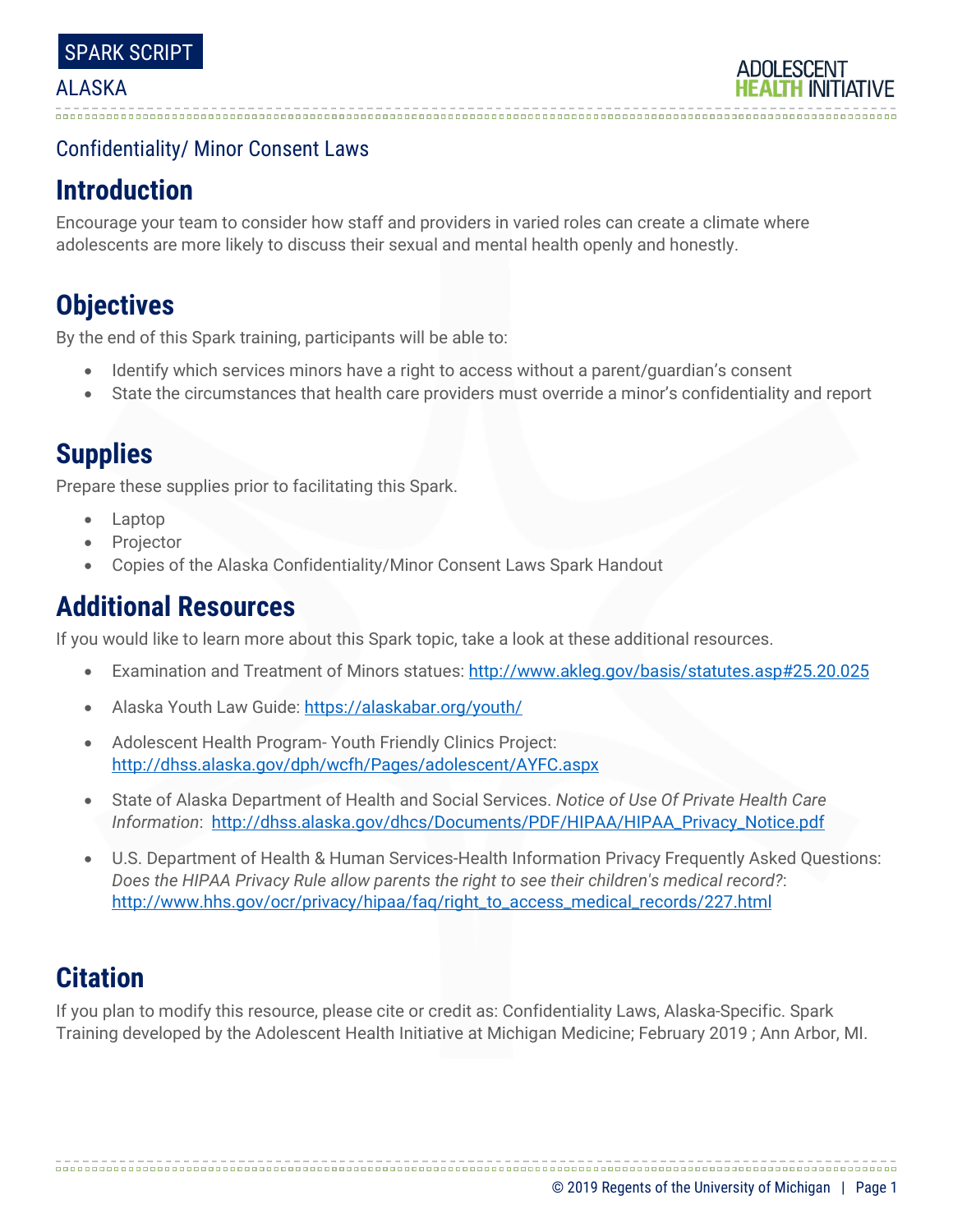



# **Intro/Hook** (3 minutes)

# $\Box$  1 – TITLE SLIDE

Today we are going to do a 15-minute mini-training, also called a Spark. As youth-serving professionals, it is important that we understand adolescent confidentiality and minor consent. This training is intended to be an overview of the most relevant laws on confidential services for teens.

Each person here will have times where we need to know and comply with consent and confidentiality laws, though it's different for our various roles. For each law and scenario we discuss, try to think about how it applies to your role. To get us started, let's review a case scenario.

### 2 – CASE SCENARIO: CHEYENNE

This is Cheyenne, who is 15. She is here today because of a sore throat. During her visit the clinician found out that she is concerned about having an STI. Cheyenne says she is worried her mother will kick her out of the house if she knows Cheyenne is sexually active. How does the right to confidentiality help or hurt Cheyenne?

Give participants a moment to respond to the question on the slide. You may choose to have discussion here or just have people think about it.

Usually, not all of this patient information is available to everyone who comes into contact with her. When we know more details about a patient, does it affect how we feel about the patient's right to confidentiality? Even though we know the law says we need to provide certain confidential services to teens without a parent's permission, it can be challenging when we think parents should be involved. What can go wrong if we accidentally break confidentiality?

Have a couple of people respond briefly. Main point: If we don't follow the laws, it can have a negative impact on teens.

Many teens choose to include their parent or quardian in decisions about their health. For some teens, however, having the option of certain confidential services makes it more likely that they will seek care when they need it. For instance, Shay would probably be more likely to get tested for STIs and possibly get a method of contraception if she's assured her mother's permission is not required.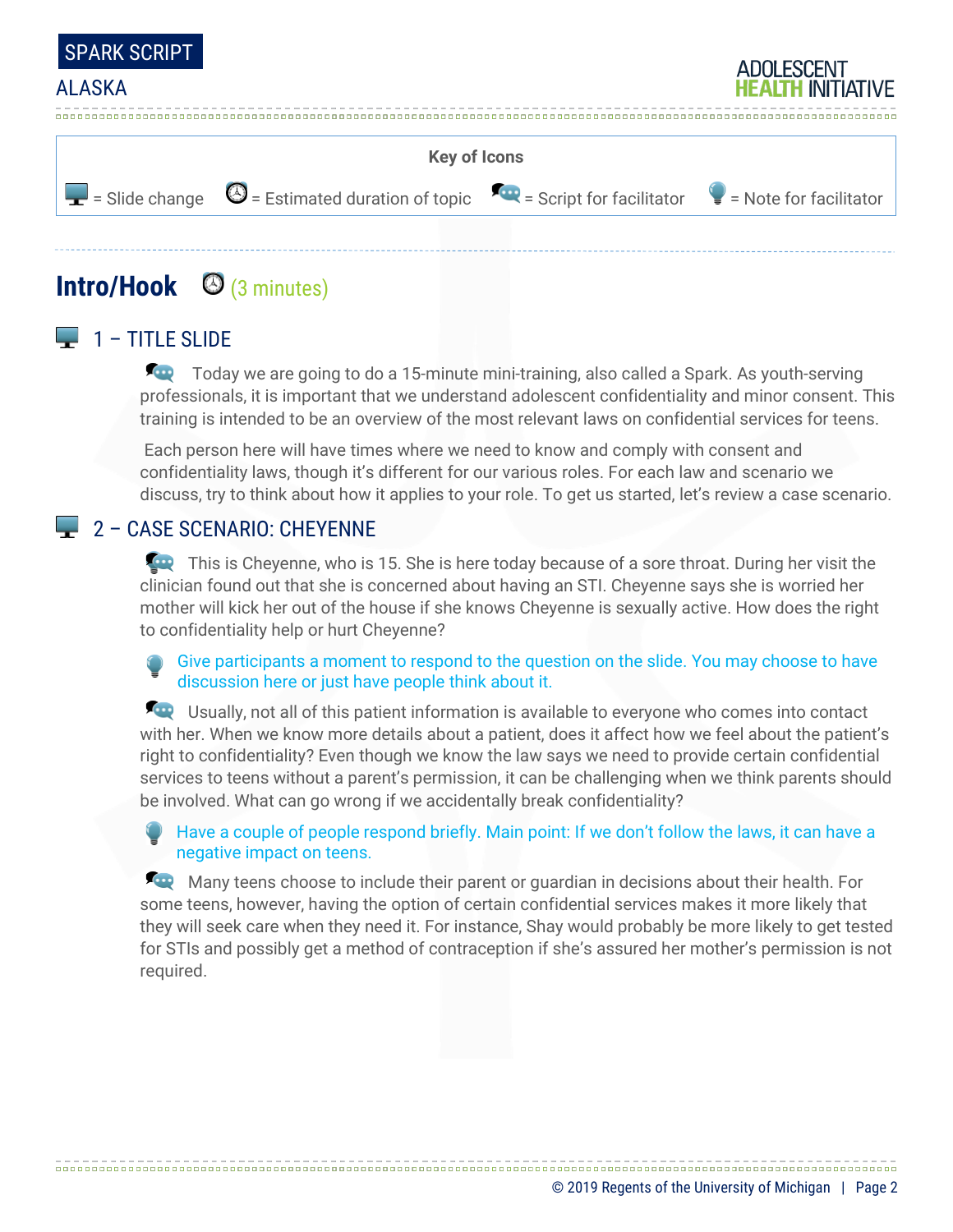

# **Key Concepts** (11 minutes)

# $\Box$  3 – IMPORTANT DEFINITIONS

Before we review the laws, it's important to recognize the difference between consent and confidentiality.

- **Consent** is permission to act. In general, a parent or legal guardian must give their permission or "consent" – before their minor child can receive a medical service. However, there are important exceptions where a minor can consent to their own care, without a parent's permission. We will discuss these exceptions today.
- **Confidentiality** refers to how health care providers and staff keep certain information private.
- **Consent does not equal confidentiality**.
	- $\circ$  Even if a minor is allowed to consent to a service without a parent's permission, it does not necessarily mean that the provider is required to keep it confidential.
	- $\circ$  So, laws can protect a minor's right to access a specific service, like contraception, but often, it's up to health care providers and staff to protect a minor's confidentiality.

### $\Box$  4 – AK LAW: PARENTAL CONSENT EXCEPTIONS

As this slide says, a parent or legal guardian must provide consent on behalf of a minor (under age 18) before health care services are provided, with several important exceptions.

The exceptions are based on either:

- Status (for example, legal independence from parents/guardians), or
- The type of service requested (such as certain sexual health and reproductive health services).

Pass out the "Alaska Minor Consent & Confidentiality Laws" handout.

# $\Box$  5 – AK LAW: MINOR CONSENT BASED ON STATUS

Here's a handout that explains Alaska's minor consent and confidentiality laws. As we see in the top section, Alaska law allows certain minors to consent to services based on their **status**. A minor may consent to health care services without a parent/guardian's permission if they are**:**

- Emancipated due to court order
- Living apart from the parent or guardian and is managing his or her own finances

Are there any questions about the **status** of minors who can consent to services without a parent or guardian's permission?

### 6– AK LAW: MINOR CONSENT BASED ON SERVICE

Note: statements are animated to appear one after each click, with the answer showing after the last click. Read each statement aloud before advancing to the next one.



Now let's look at the **services** any minors can receive without parental or guardian consent.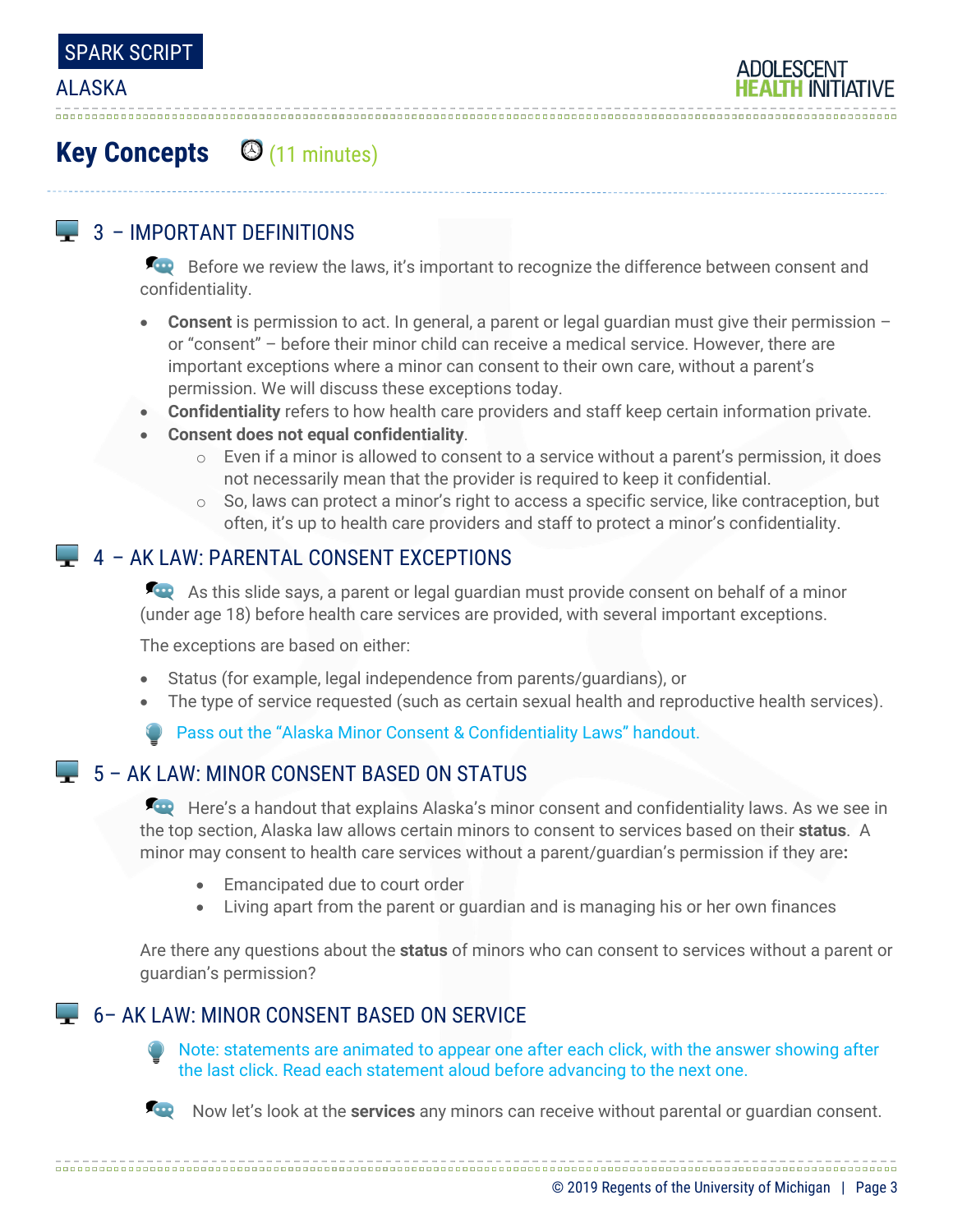#### Advance slide

1. Emergency Care.

#### Advance slide

2. Prevention, diagnosis, and treatment of pregnancy. There is a growing body of research that shows that sexually active young people are more likely to use birth control if they are assured that they don't need to involve a parent.

#### Advance slide

3. Diagnosis and treatment of venereal disease and other sexually transmitted infections, including HIV.

#### Advance slide

4. PrEP (HIV prevention) IF the parent or guardian is immediately unavailable, cannot be reached, or withholds consent.

#### **Advance slide**

5. Abortion

#### Advance slide

- 6. Any medical service if:
	- o The parent or legal guardian cannot be reached
	- o The parent or legal guardian, when reached, refuses to provide or withhold consent

Are there any questions?

### **4** 7 – HPV VACCINATIONS & MENTAL HEALTH MEDS

Can a minor in the state of Alaska give consent for the HPV vaccine? Alaska is silent on HPV, unlike California, that interprets getting an HPV vaccination as a protected reproductive health service.

So the answer in Alaska is no. A minor cannot consent for the HPV vaccine.

Minors must also obtain a parent or guardian's consent in order to receive mental health screening and treatment.

However, if the minor's parent or guardian cannot be reached, or when reached, refuses to provide or withhold consent- minors may receive any medical care, including HPV vaccines and mental health screening and treatment.

### $\Box$  8 – REPORTING

Now we're going to review when a minor's confidentiality must be overridden. Health care providers must override the minor's confidentiality and report…

- o There is suspicion of abuse or neglect, including;
	- Physical injury or neglect
	- Mental injury
	- Sexual abuse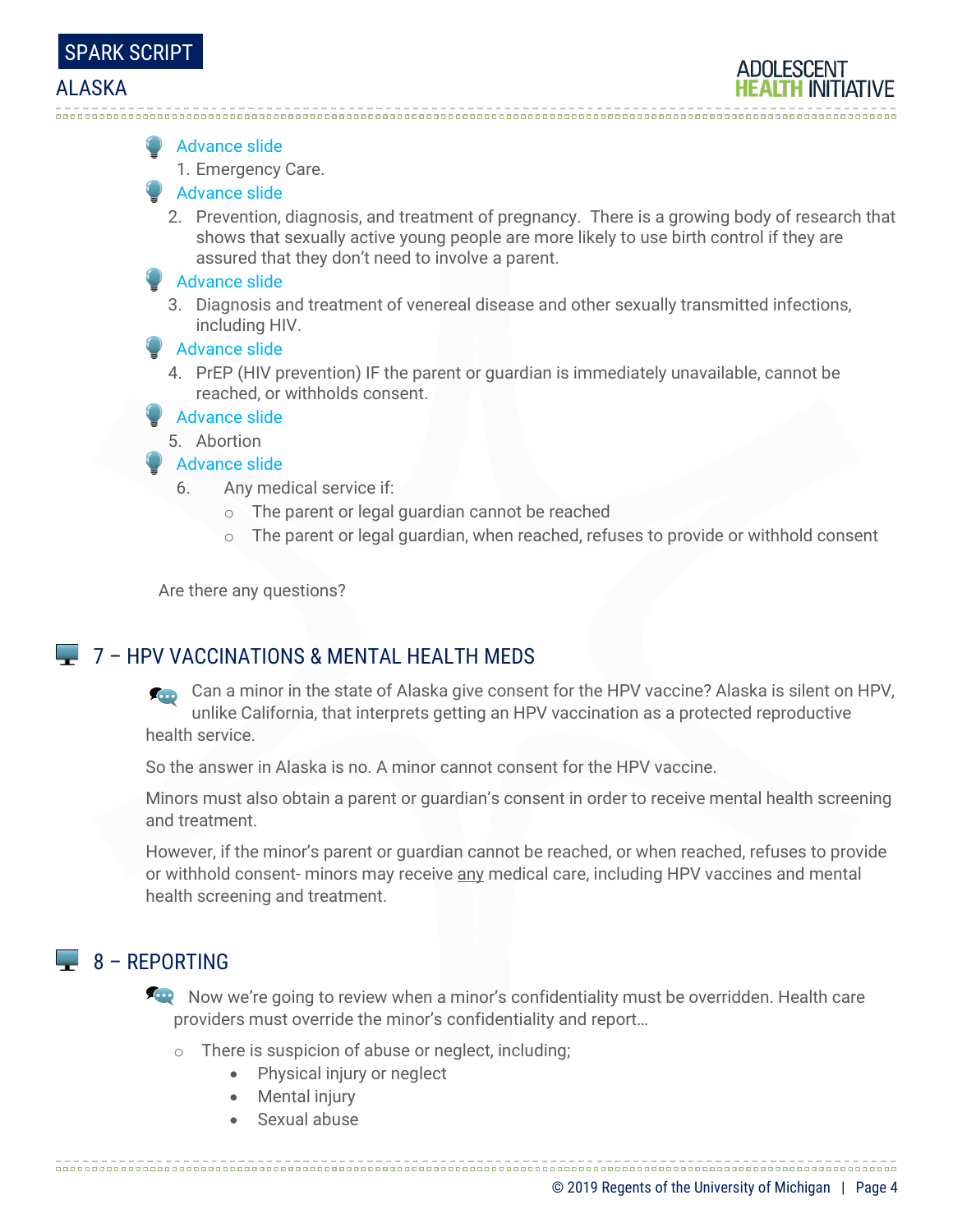



- Sexual exploitation
- Maltreatment

Please review the Examination of Treatment and Minors handout for more information about these specific definitions in Alaska state law.

# **10 - CASE SCENARIO: CHEYENNE**

Let's go back to our 15-year-old patient, Shay, and answer these questions together as I read through them.

- Can Cheyenne receive STI testing without a parent's permission? [*Answer: Yes.]*
- Can she receive STI treatment? [*Answer: Yes.*]
- Can she receive preventive care, such as an HPV vaccine? What about condoms or other contraception? [*Answer*: *She can't get an HPV vaccine without her mother's consent, but if her mother cannot be reached, or refuses to give or withhold consent, she can get the HPV vaccine if she chooses. She can get condoms or other contraception without her mother's consent.]*

A final note about Cheyenne. If she uses her mother's insurance, any health information may be disclosed in an explanation of benefits (EOB) form that could be sent to her parents. For maximum confidentiality, a minor may go to a provider that is able to provide services without billing insurance, like a Title Ten clinic. The Spark on Confidentiality Best Practices covers more strategies to ensure confidential services for minors.

### $12 -$  ACCESSING RECORDS

**In general, a minor's parent/legal guardian is authorized to access the minor's medical records.** 

However, a minor's confidentiality must be protected if:

- 1. The parent/guardian's consent was not required for the service. So, for any of the special confidential services we've discussed today, a health care provider or staff is allowed to protect a minor's confidentiality.
- 2. The parent/guardian consented to a confidential relationship between the minor and health care provider.

# **Application** (1 minute)

### 13 – CASE SCENARIO: TOBI

Let's take a look at one last scenario. Tobi is a 17-year-old boy who is struggling with a substance use disorder, but doesn't want to tell his parents.



Is Tobi allowed to get outpatient counseling for substance use without a parent's consent?